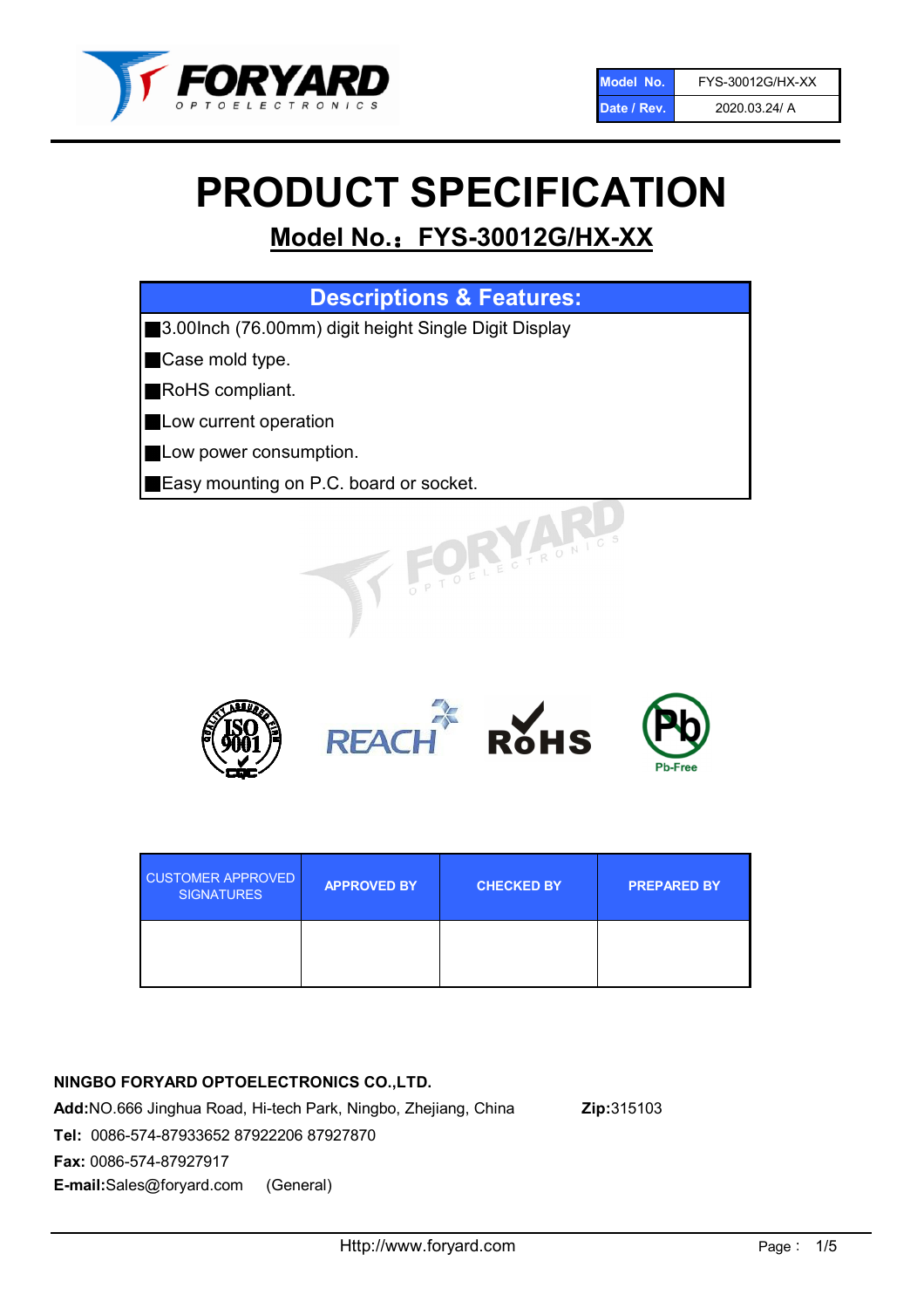

| Model No.'  | FYS-30012G/HX-XX |
|-------------|------------------|
| Date / Rev. | 2020.03.24/ A    |

### Model No.: FYS-30012G/HX-XX

## ■ -XX: REF Surface / Epoxy color

| Color<br><b>Number</b>      |                |                                                   |               |                |
|-----------------------------|----------------|---------------------------------------------------|---------------|----------------|
| REF Surface Color   O White |                | $\circ$ Black $\circ$ Gray                        | $\circ$ Red   | IO Green       |
| Epoxy Color                 | I⊖ Water Clear | $\mathbin{\varcap}$ White $\mathbin{\varcap}$ Red | $\circ$ Green | $\circ$ Yellow |

#### ■ Mechanical Dimensions



#### Notes:

- 1. All pins are Φ0.80[.031]mm
- 2. Dimension in millimeter [inch], tolerance is ±0.25 [.010] and angle is ±1° unless otherwise noted.
- 3. Bending≤Length\*1%.
- 4.The specifications,characteristics and technical data described in the datasheet are subject to change without prior notice.
- 5.The drawing is different from the actual one, please refer to the sample.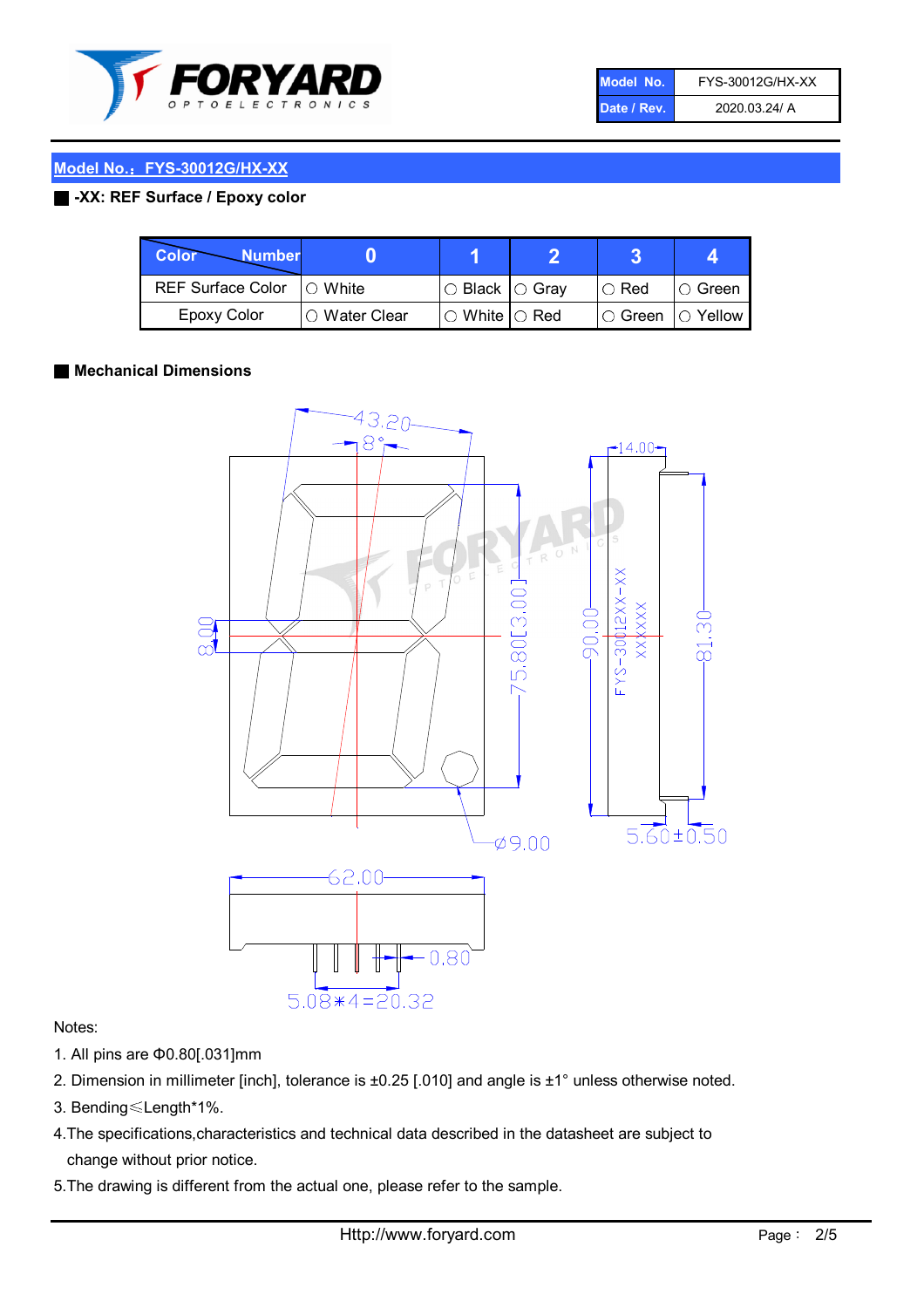

| Model No.'  | FYS-30012G/HX-XX |
|-------------|------------------|
| Date / Rev. | 2020.03.24/ A    |

# Model No.: FYS-30012G/HX-XX

# ■ All Light On Segments Feature & Pin Position



# ■ Internal Circuit Diagrams



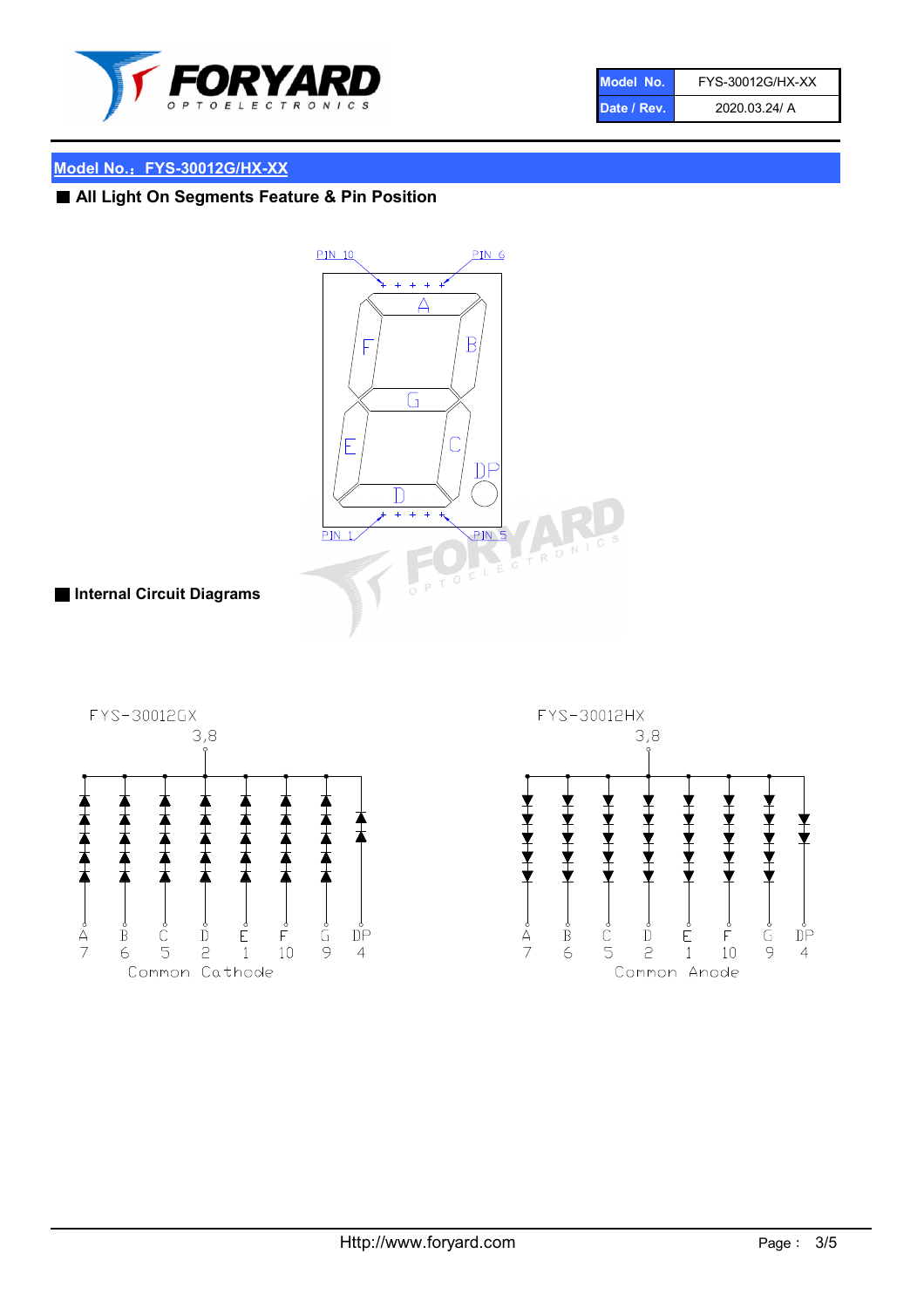

| Model No.   | FYS-30012G/HX-XX |
|-------------|------------------|
| Date / Rev. | 2020.03.24/ A    |

(Ta=25℃)

# Model No.: FYS-30012G/HX-XX

|  | Absolute maximum ratings |  |
|--|--------------------------|--|
|  |                          |  |

| <b>psolute maximum ratings</b> |                                                            |                 |            |            | (Ta=25℃)     |
|--------------------------------|------------------------------------------------------------|-----------------|------------|------------|--------------|
|                                | <b>Test Condition</b><br><b>Parameter</b><br><b>Symbol</b> | <b>Value</b>    |            |            |              |
|                                |                                                            |                 | <b>Min</b> | <b>Max</b> | <b>Unit</b>  |
| Reverse Voltage                | VR                                                         | $IR = 30$       | 5          |            | V            |
| <b>Forward Current</b>         | IF                                                         |                 |            | 30         | mA           |
| Power Dissipation              | Pd                                                         |                 |            | 100        | mW           |
| <b>Pulse Current</b>           | Ipeak                                                      | Duty=0.1mS,1KHz |            | 150        | mA           |
| <b>Operating Temperature</b>   | Topr                                                       |                 | $-40$      | $+85$      | $^{\circ}$ C |
| Storage Temperature            | Tstr                                                       |                 | -40        | $+85$      | $^{\circ}$ C |

#### ■ Electrical-Optical Characteristics

#### ● Color Code & Chip Characteristics:(Test Condition:IF=10mA)

Typ Max S | Hi $\textsf{Red}$  | AlGaInP | 660nm LE 20nm | 2.00 | 2.50 D | Super Red | AIGaAs/DH | 650nm | 20nm | 2.00 | 2.50 E | Orange | GaAsP | 625nm | 35nm | 2.00 | 2.50 A | Amber | GaAsP | 610nm | 35nm | 2.00 | 2.50 Y | Yellow | GaAsP | 590nm | 35nm | 2.00 | 2.50 G Yellow Green AIGaInP | 570nm | 10nm | 2.00 | 2.50 3.00 3.80 3.00 3.80 W | White | InGaN/GaN | X=0.29,Y=0.30 |CCT:9500K| 3.00 | 3.80 UHR Ultra Hi Red | AlGaInP | 640nm | 20nm | 2.00 | 2.50 UR | Ultra Red | AlGaInP | 635nm | 20nm | 2.00 | 2.50 UE Ultra Orange | AIGaInP | 625nm | 20nm | 2.00 | 2.50 UA Ultra Amber | AIGaInP | 610nm | 20nm | 2.00 | 2.50  $UV$  Ultra Yellow  $\vert$  AlGaInP  $\vert$  590nm  $\vert$  20nm  $\vert$  2.00  $\vert$  2.50  $\text{UG}$  Ultra Yellow Green | AIGaInP | 570nm | 30nm | 2.00 | 2.50 PG Pure Green | InGaN | 520nm | 36nm | 3.00 | 3.80 30nm 3.00 3.80 30nm 3.00 3.80 UW |Ultra White | InGaN/GaN | X=0.29,Y=0.30 |CCT:9500K| 3.00 | 3.80 10~20 Standard brightness Forward Voltage(VF) Unit:V 15~30 10~20 10~20 625nm GaAsP 590nm **Emitting Color Dice Material** 10~21 610nm Luminous **Intensity** (Iv) Unit:mcd AlGainP 660nm GaAsP GaAsP AlGaAs/DH **Spectral** Line halfwidth (∆λ1/2) Peak Wave Length $(\lambda_{\rm P})$ UB 460nm 635nm AlGaInP AlGaInP AlGaInP InGaN/GaN AlGaInP | 570nm | 10nm | 2.00 | 2.50 | 10~20 30~105 30~135 460nm 520nm Ultra brightness **AlGaInP** AlGaInP 60nm AlGaInP 640nm Segment-to-Segment Luminous Intensity ratio(Iv-M) 1.5:1 610nm 9~20(mw) 350~450 470nm 120~180 120~180 Ultra Blue InGaN/GaN InGaN/GaN 9~20(mw) 20~50 280~600 570nm | 30nm | 2.00 | 2.50 | 20~60 470nm 590nm InGaN/GaN B Blue I InGaN 40~85 60~120~180 40~70

#### Note:

1.Luminous Intensity is based on the Foryard standards.

2.Pay attention about static for InGaN